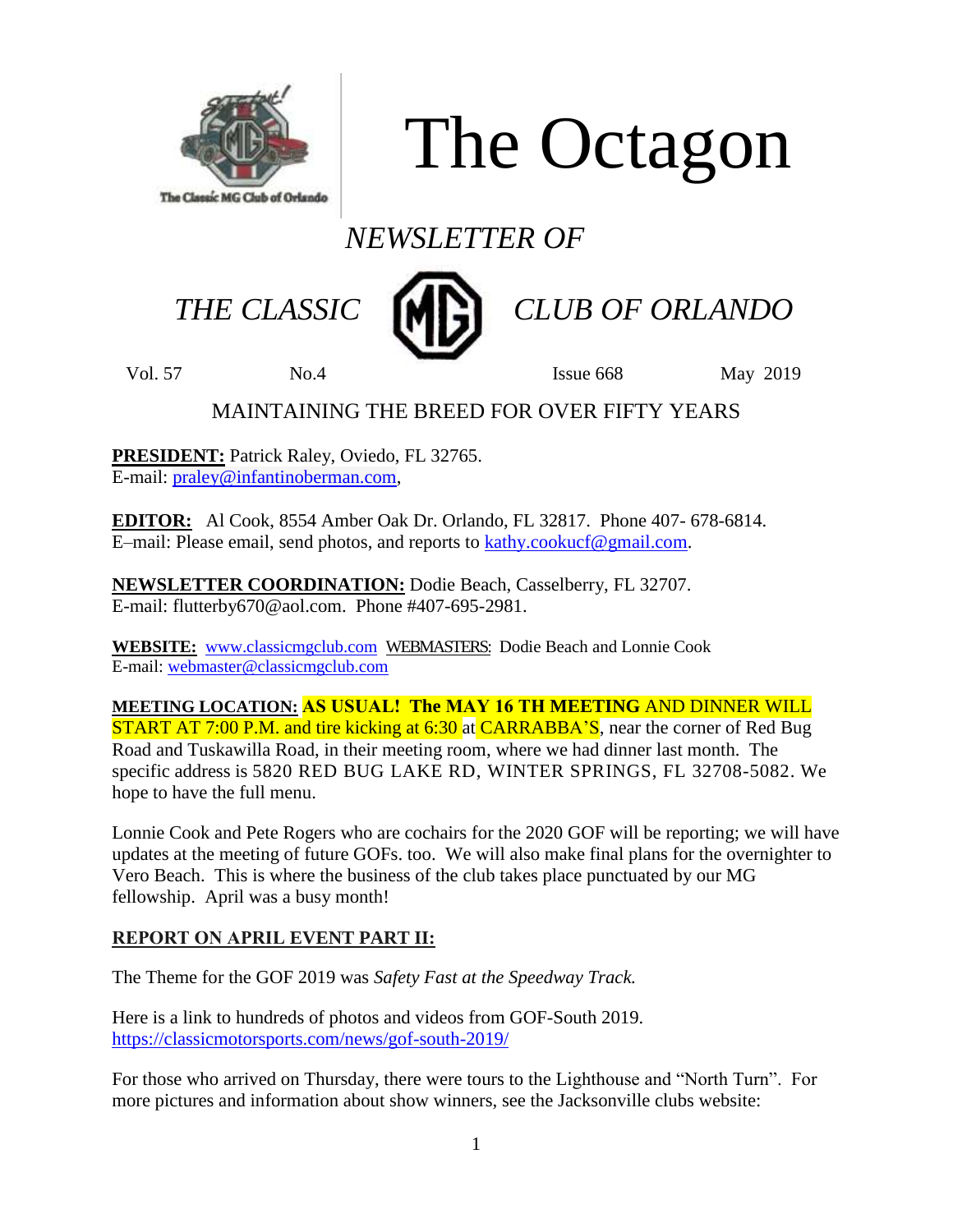<https://www.mgclassics.org/gofsouth> . Also, if you want to purchase a shirt for the racetrack drivers, there should be information posted.

Thanks to the MG Classics of Jacksonville!

**MAY EVENT:** Warmer weather and sunny skies are upon us. We will be having our Overnighter to the Sea Spray in Vero which is coordinated by Carol McCormick and Dodie Beach. The event was moved to May  $18<sup>th</sup>$  because of the red tide issues. Saturday Morning, we will Meet at Gatorland at 9:00 for a departure at 9:15. It is an hour to Yeehaw Junction for a pit stop. Another hour to Mrs. Mac's Fillin Station at 951 Old Dixie Highway in Vero Beach. After lunch, McKee Botanical Garden, [https://mckeegarden.org/,](https://mckeegarden.org/) is 1.5 miles away for those who want to tour the Gardens. Addmisson is \$9.00.

Roof top Cocktail Party at Hotel from 5:00 to 6:00 PM. Bring a snack to share and BYOB. Dinner will follow at Waldo's at 6:30 PM. https://locu.com/places/waldos-at-the-driftwood-vero-beach-us/

On Sunday morning, we will meet 9:00AM at the Seaside Grill, 4200 Ocean Dr., at Jaycee Park for breakfast. Following breakfast, we will travel north on A1A to the McLarty Treasure Museum. The Museum is small and it won't take long to go through, and they have a nice lookout spot, great photo opt. [https://verobeach.com/explore-vero-beach/mclarty-treasure](https://verobeach.com/explore-vero-beach/mclarty-treasure-museum)[museum.](https://verobeach.com/explore-vero-beach/mclarty-treasure-museum) We will continue north on A1A to Indialantic to connect with US 192 back to Orlando. See attached flyer for the summary.

PLEASE TAKE PICTURES AT THE EVENTS AND EMAIL THEM TO KATHY SO SHE CAN PUT THEM IN THE NEWSLETTER!!!!

**JUNE GARAGE TOUR:** Lonnie Cook, Jim McSweeney and Paul Plasschaert are hosting a Garage tour on June 8, 2019. Lunch will follow at a place TBD. This is limited to the first twenty people so be sure to RSVP to Lonnie Cook, [lonniecook@aol.com,](mailto:lonniecook@aol.com) 407-670-9679. See the attached flyers for more information and a map. This is sure to be a great learning opportunity as well as fun for the shade tree mechanics in our group.



PLEASE NOTE: The response to the 2019 Shop Tour has been fantastic. All 20 available spots were reserved within 48 hours after the announcement was made. However, you can still get on the wait list in case someone cancels. We will contact you.

**OTHER:** Jack Bradley Collins was born on April 17th at 12:24am. He weighs 8lbs, 5oz and is 21" long (and has tons of hair!). As his father said, "He's certainly not running on MG time since he arrived about a week and a half early! We've been blessed with a perfectly healthy baby and we couldn't be happier." Congratulations Brian and Jessica!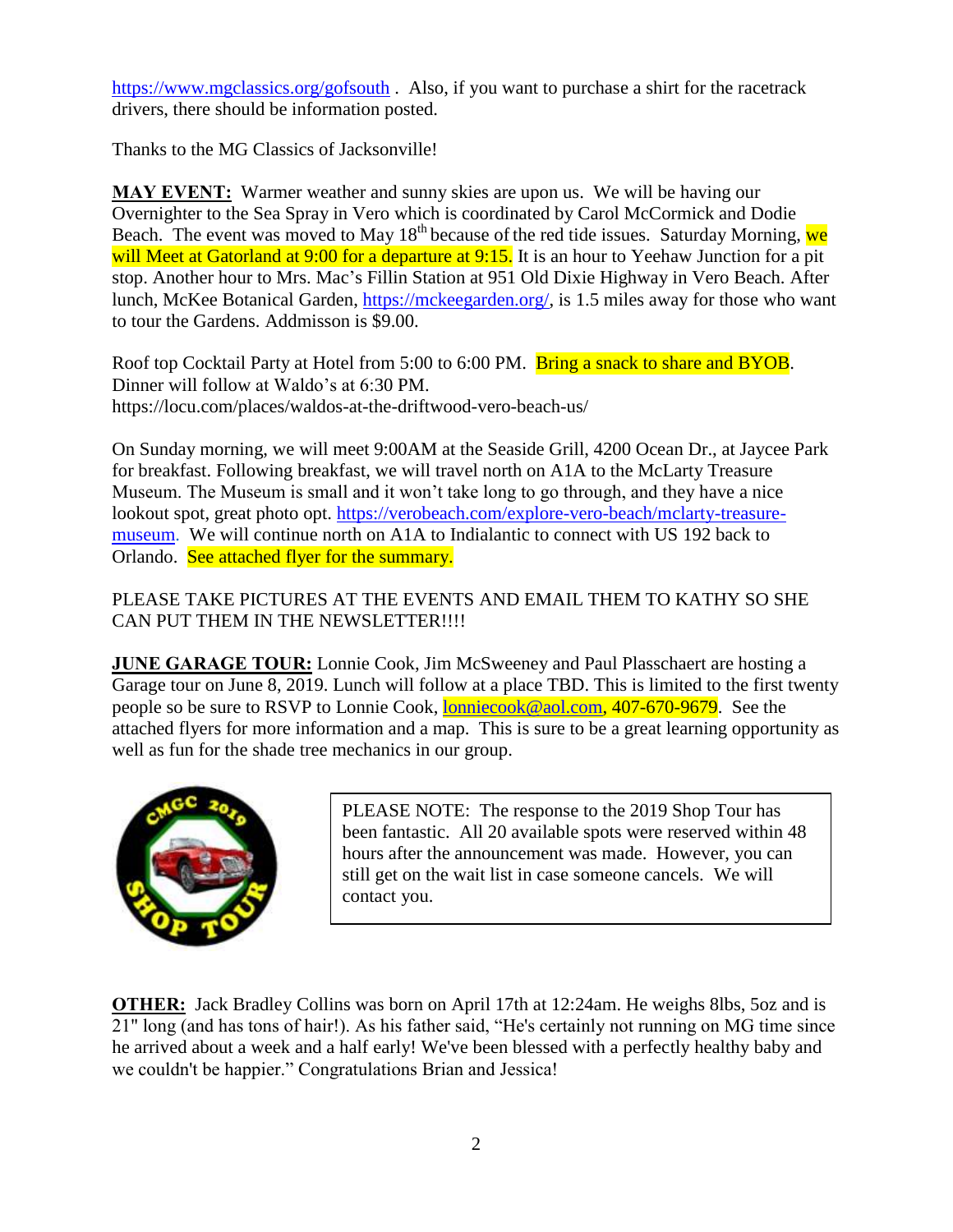### **NEW MEMBERS:**

We want to extend a warm Florida welcome to our newest members! Hope to see you at future meetings and events! Please feel free to come to the parties and events! Let us know and we will introduce you in our newsletter.

Scott Buie lives in Orlando and is getting his 1954 TF back on the road. This car is a nearoriginal car. His dad bought it used in 1954 and was his dad's daily driver until the early 60s. Scott's goal is to get it reliable and safe. He has been working steadily on the car for the past month or so and looks forward to the knowledge that the club can give to the project.

New members Bernie and Judy Horne live in Longwood. They have a great reason for choosing The Classic MG Club. They are looking to buy a T-series MG and know that they will learn about the cars by meeting our members to prepare for the purchase. Bernie is retiring this year as President of Mechanical Services of Central Florida. Welcome to the MG Life, Bernie and Judy.

#### **FUTURE CLUB EVENTS:**

We try to do a driving event on the weekend after the meeting (local drives during the summer). This of course is subject to availability and changes. Events planned for the next few months include the following (subject to change):

- June 8th Garage Tour (Lonnie Cook Coordinating) 20th Monthly MG club meeting 22nd DeBary House -Swamp House Restaurant /Cassadaga or similar (John and Sharon Spadaro Coordinating)
- July 18th Monthly MG Club meeting 20th Fiddlers Green Darts
- August 15th Monthly MG Club meeting 17th Willow Tree in Sanford (Paul Plasschaert)

March 2020 – GOF by Classic MG Club Orlando, April 17-19th at Mission Inn

**FOR SALE AND WANTED ITEMS:** If you would like to list any items for sale, please send the information to the editor for inclusion in the newsletter.

- 1. Larry Burris has a 1952 MGTD for sale. It was purchased 2014 and at the GOF in 2014. Asking \$28,000. Good condition as a driver. It has no tonneau cover or top but there are frames for the side curtains. Contact :Larry J. Burris, Newberry, FL, by Cell: 407-448-1087 or [ljburris3@gmail.com](mailto:ljburris3@gmail.com) .
- 2. On their recent trip, Kathy and Al met Will Hochndorf an MG lover from the Villages. He has a 1966 MG B that was prepared for the "Great Race" in 2017. He no longer has time to work on it and would like to sell it. Please contact him at 252-255-9821 for price and details.